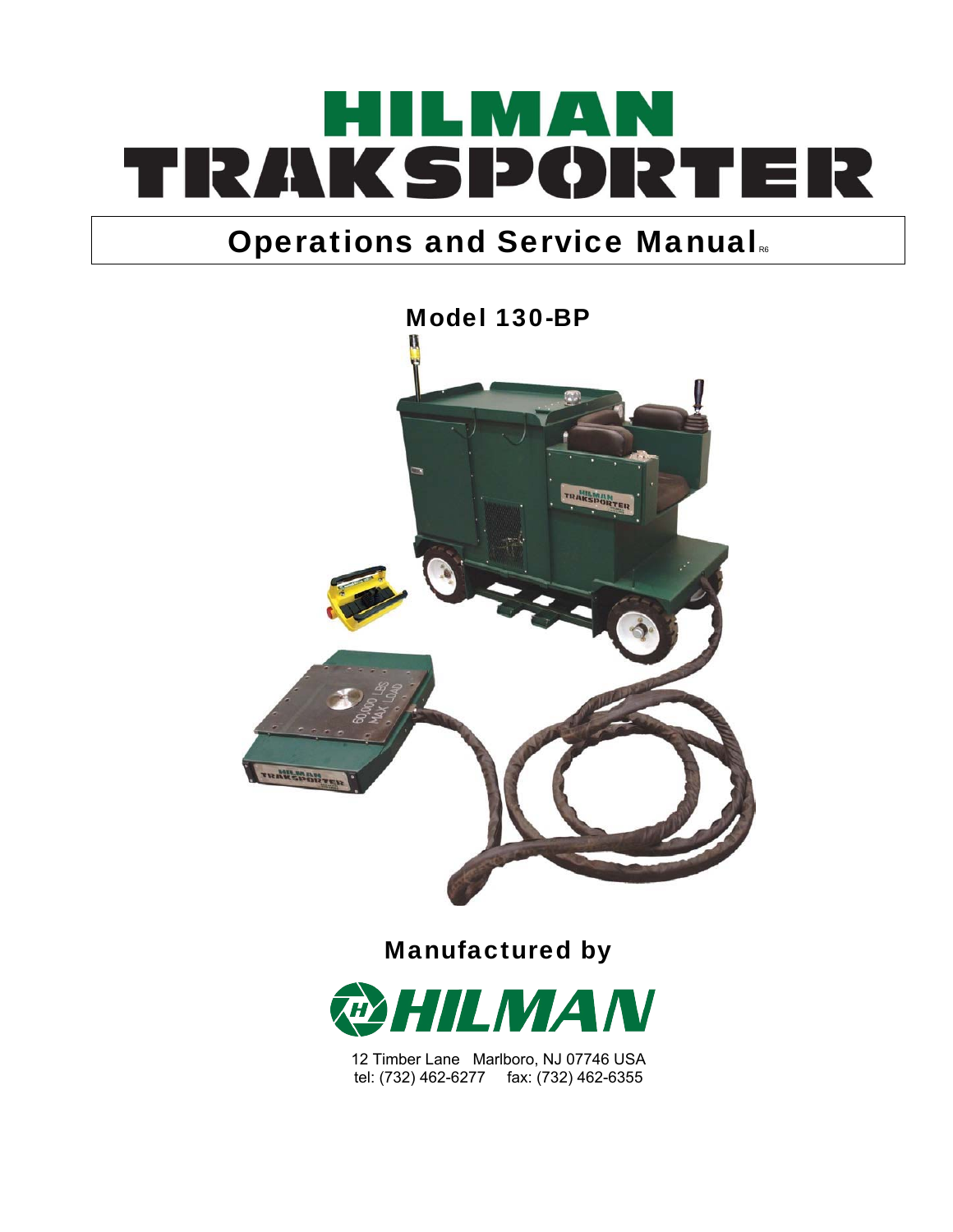## TABLE OF CONTENTS

| Specifications                                                 | 3-4       |
|----------------------------------------------------------------|-----------|
| Components                                                     | $5 - 7$   |
| General Understanding of the Traksporter<br>and Its Components | 8         |
| General Guidelines for Use (Do's and Don'ts)                   | 9         |
| <b>Riding Surface and Support</b>                              | 10        |
| Starting the Power Unit & Daily Inspection                     | $11 - 12$ |
| Guidelines for Moving an Object with the Traksporter 13-14     |           |
| Maintenance                                                    | $15 - 16$ |
| Troubleshooting                                                | 16        |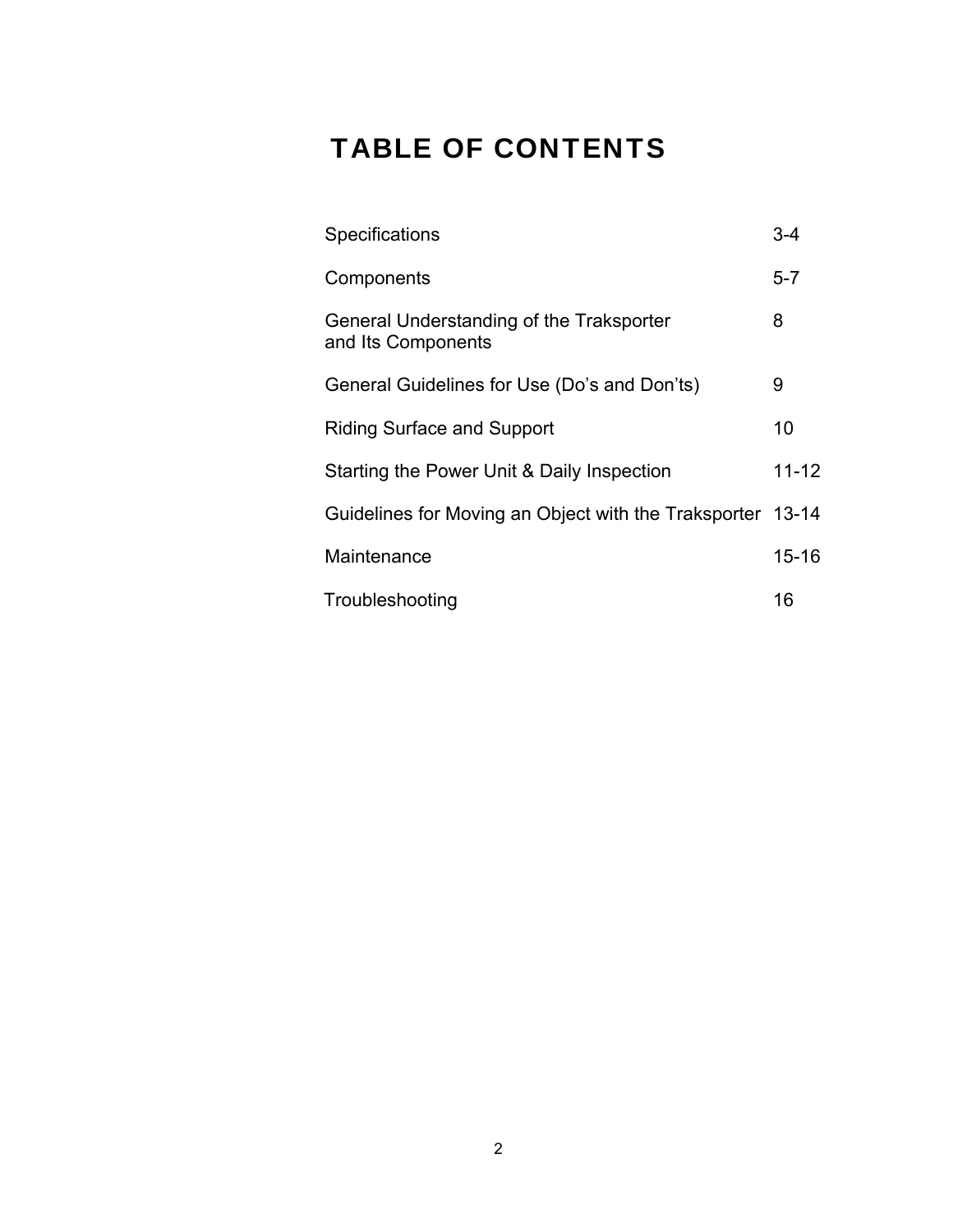## SPECIFICATIONS

#### **POWER UNIT**

| Length: 65" (1651 mm)<br>Width: 30" (762 mm)<br>Height: 47" (1194 mm)             |                                                                                                                                                     |  |  |  |
|-----------------------------------------------------------------------------------|-----------------------------------------------------------------------------------------------------------------------------------------------------|--|--|--|
| Weight with Crawler: 2200 lb (998 kg)<br>Weight without Crawler: 1660 lb (753 kg) |                                                                                                                                                     |  |  |  |
| Rear wheel drive (hydraulic)                                                      |                                                                                                                                                     |  |  |  |
| Front wheel steering (hydraulic)                                                  |                                                                                                                                                     |  |  |  |
| Engine:                                                                           | Kubota Model DF752-BI-A<br>3 cylinder, liquid cooled, 24 hp (17.9 kW), propane<br>fueled, 12 volt, low oil pressure shut down switch                |  |  |  |
| <b>Travel Speeds:</b>                                                             | Approx. 150 ft/min (46 m/min) or 1.75 mph<br>Forward and reverse.                                                                                   |  |  |  |
| <b>Hydraulics:</b>                                                                | ISO 46W oil for operation between<br>+100° F (38° C) and +30° F (-1° C)<br>(for operation other than above specifications, consult<br>Manufacturer) |  |  |  |
| ** Circuit reservoir holds approximately 35 gallons of hydraulic oil**            |                                                                                                                                                     |  |  |  |
| <b>Hydraulic Filter:</b>                                                          | 3 Micron                                                                                                                                            |  |  |  |
| <b>Hydraulic System Pressure:</b>                                                 | Adjustable from $0 - 2400$ psi (0-165 bar)                                                                                                          |  |  |  |
| <b>Hydraulic Relief Setting:</b>                                                  | 2700 psi (186 bar)                                                                                                                                  |  |  |  |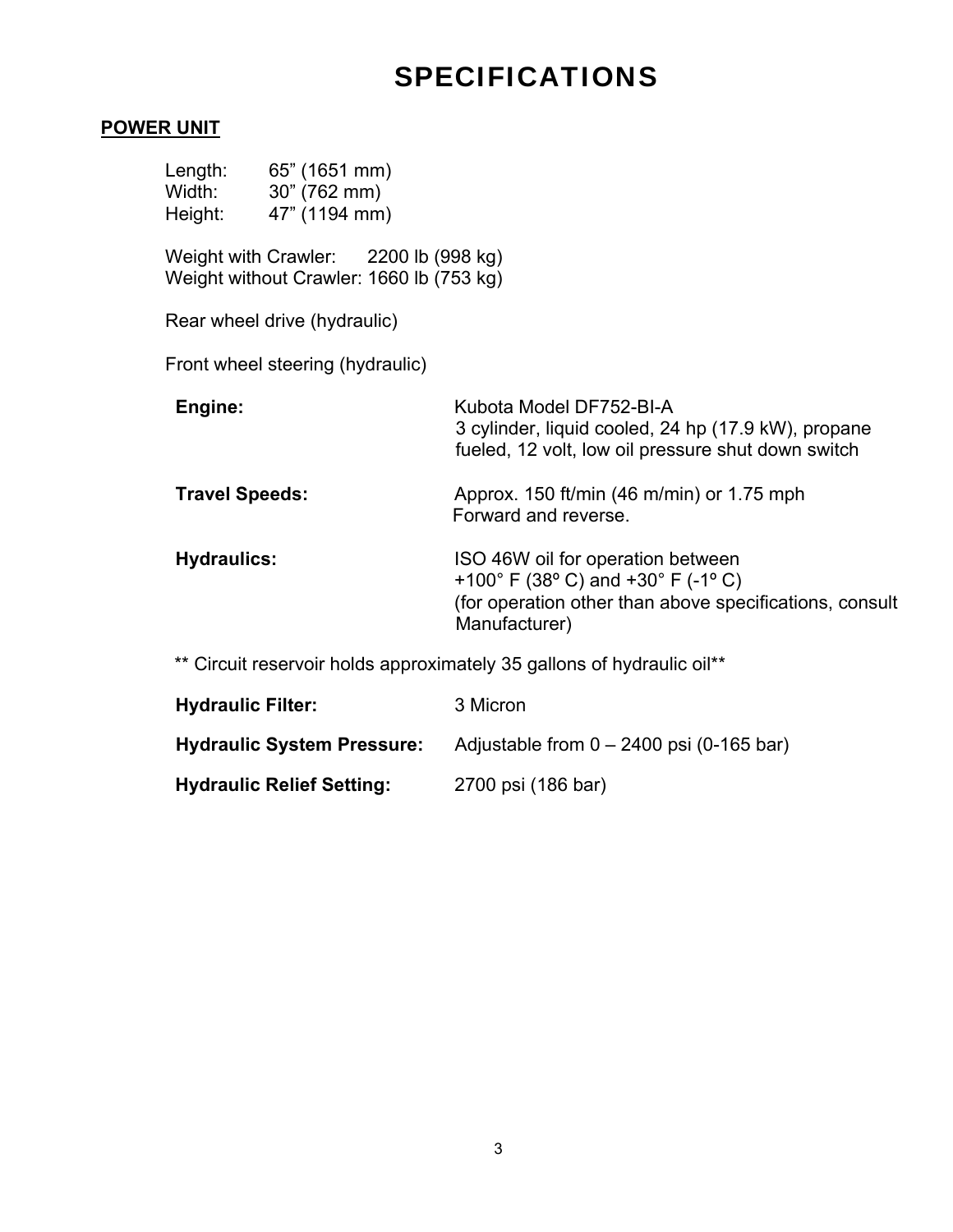## SPECIFICATIONS

continued

#### **CRAWLER UNIT**

| 26"  | $(660 \, \text{mm})$ |
|------|----------------------|
| 31"  | $(787 \, \text{mm})$ |
| 6.5" | $(165.$ mm $)$       |
|      | 540 lb (245 kg)      |
|      |                      |

Turning Radius: Near zero turn radius Hose: 30' (9.1 m)

Two (2) independent tracks driven by four (4) hydraulic motors, controlled by two (2) two-way hydraulic proportional valves.

Travel speed is adjustable 0-25 ft/min (7.6 m/min) going forward, reverse, and turning.

Capacity directly down on Crawler unit is 60,000 lb (267 kN) maximum.

#### **RADIO CONTROL**

Omnex Controls

900 MHz frequency

300 ft (91 m) operating range

Transmitter powered by 4 "C" Alkaline Batteries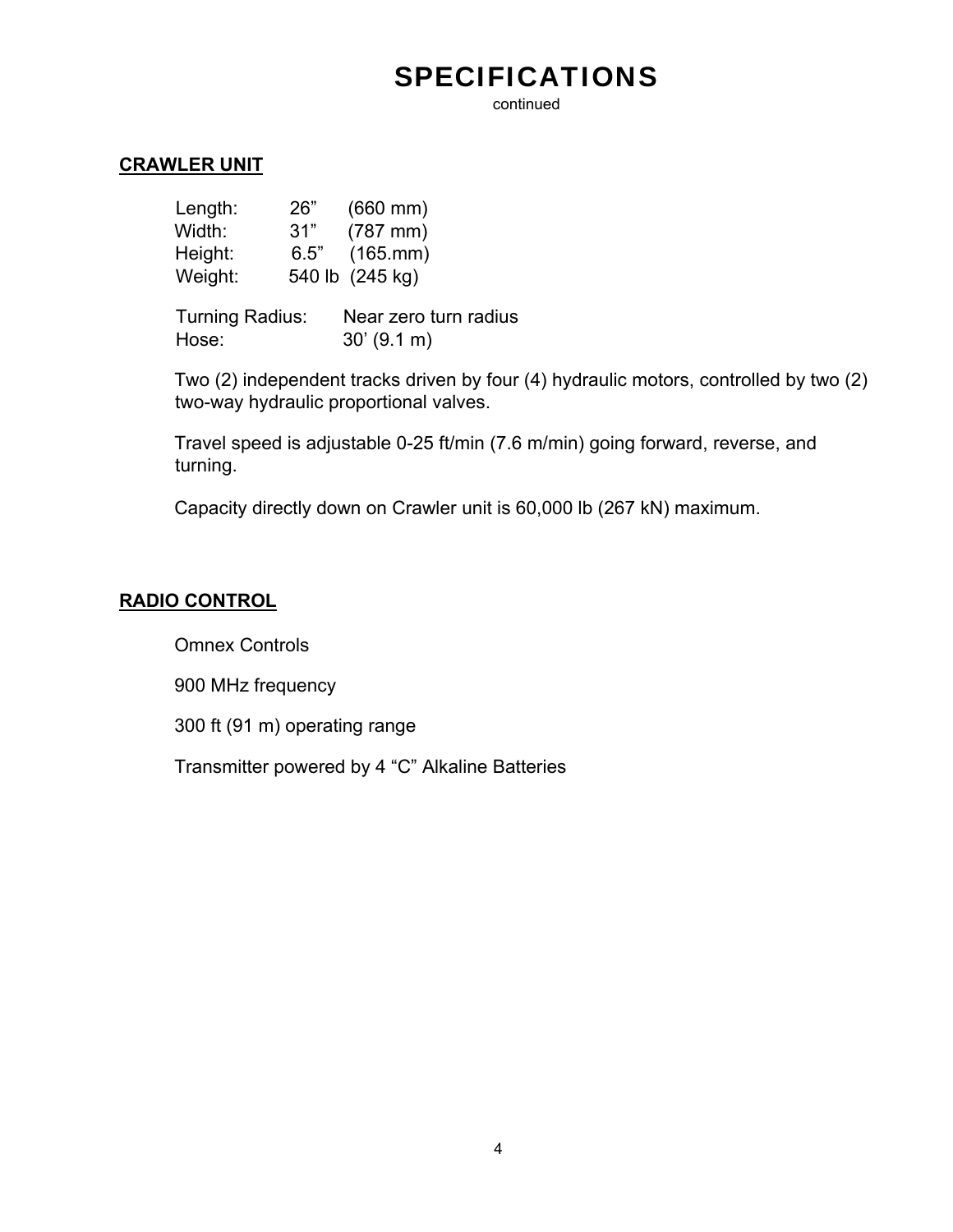#### **COMPONENTS**

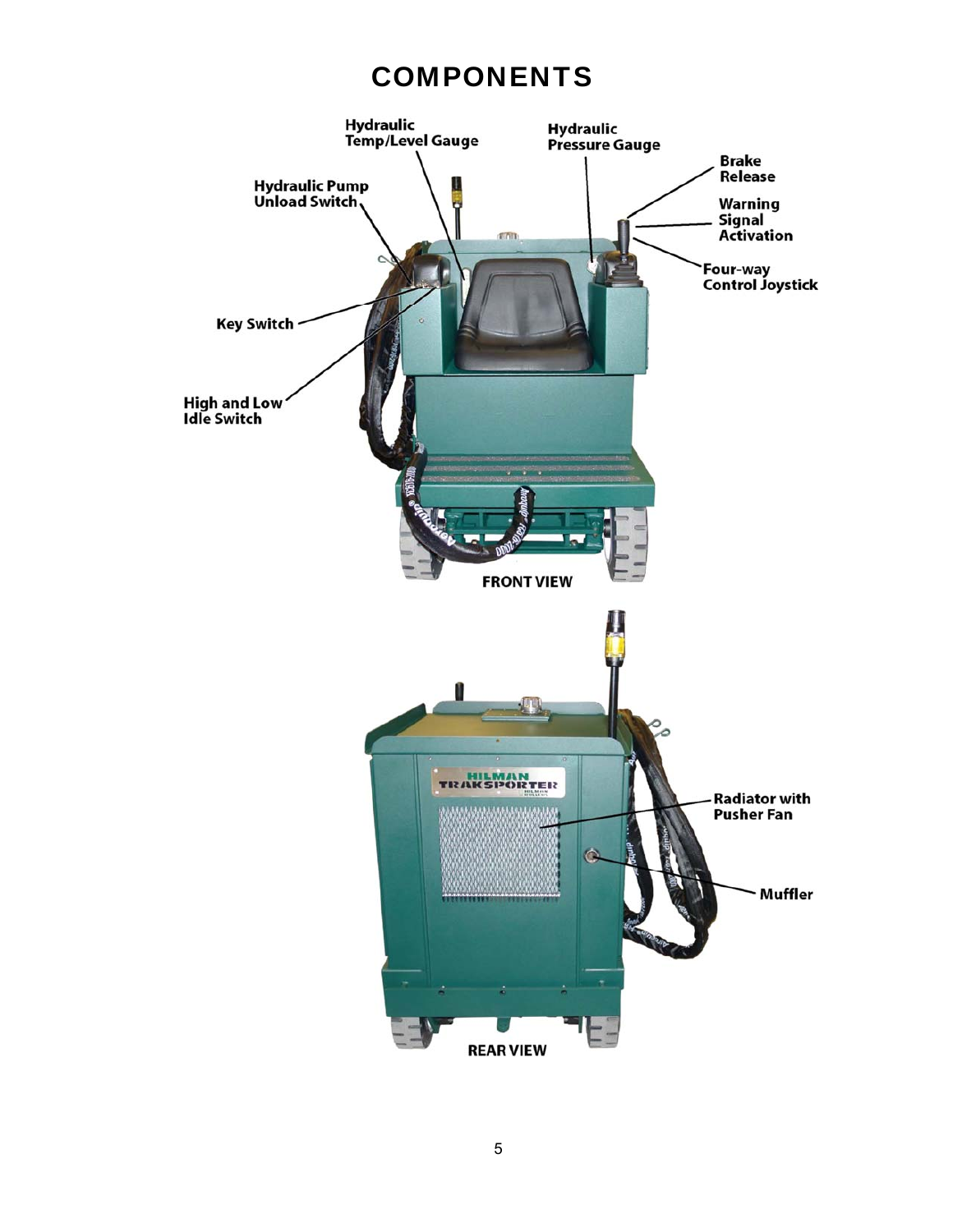## **COMPONENTS**

continued

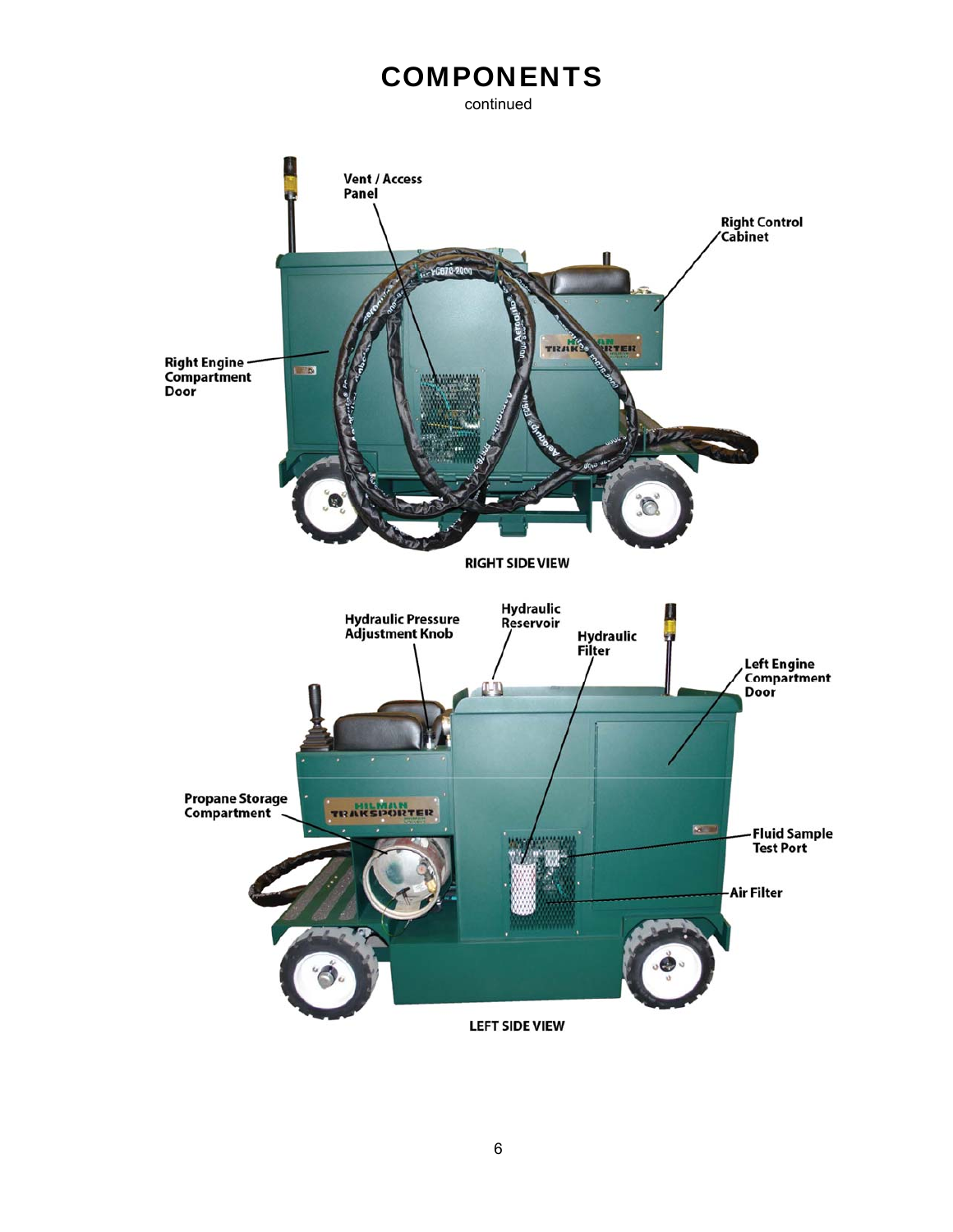## **COMPONENTS**

continued

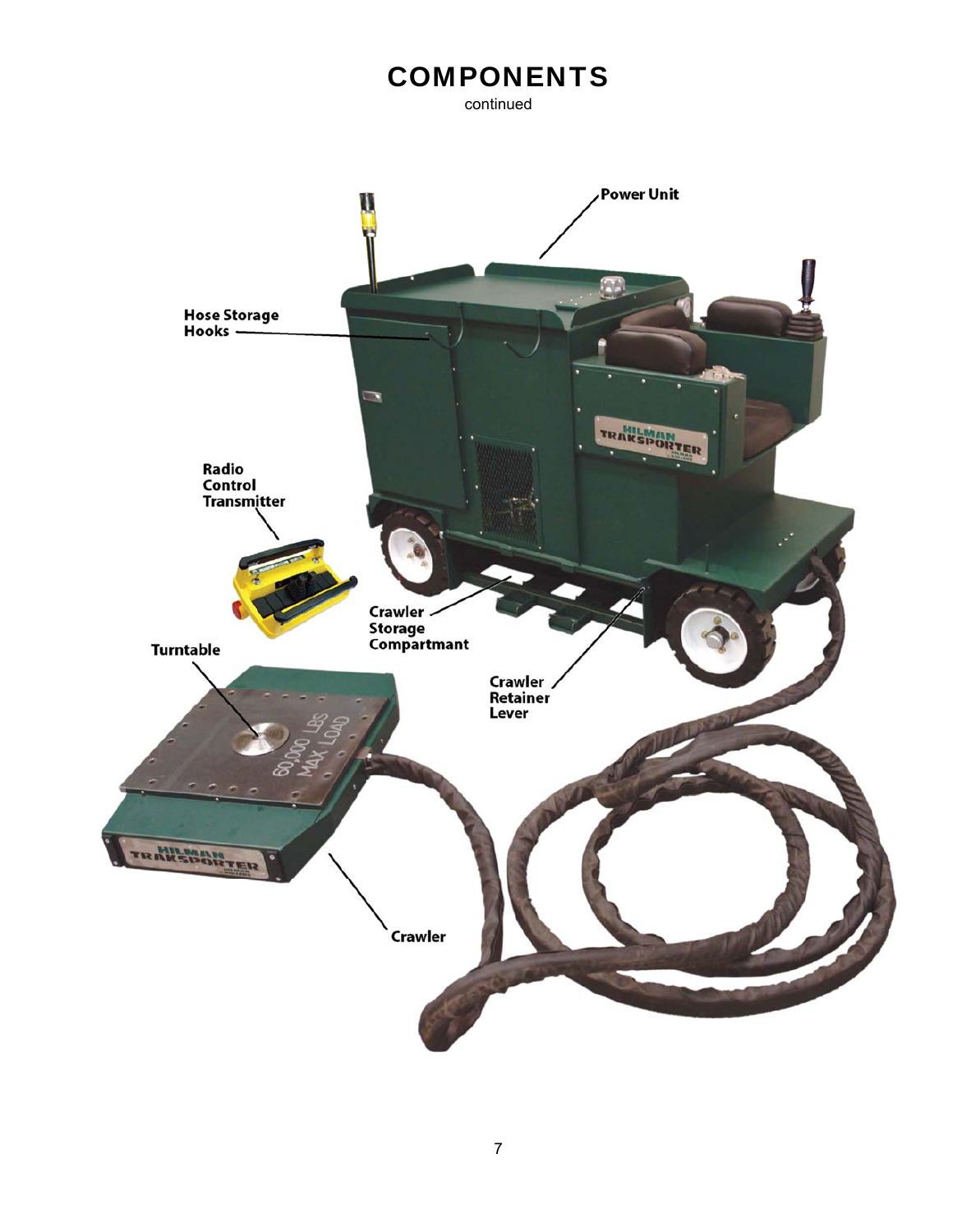## GENERAL UNDERSTANDING OF THE TRAKSPORTER AND ITS COMPONENTS

The Traksporter was designed to move heavy awkward objects in tight, crowded, and confined areas.

There are three (3) general components to the Traksporter: (Refer to page 7)

**Power Unit** – Supplies hydraulic and electrical power to operate the Crawler, as well as power to drive and steer the power unit.

**Crawler** – Provides pushing and pulling as well as steering for the object being moved.

**Radio Control Transmitter** – Provides control of hydraulic oil to motors on Crawler. Provides forward and reverse motion as well as steering.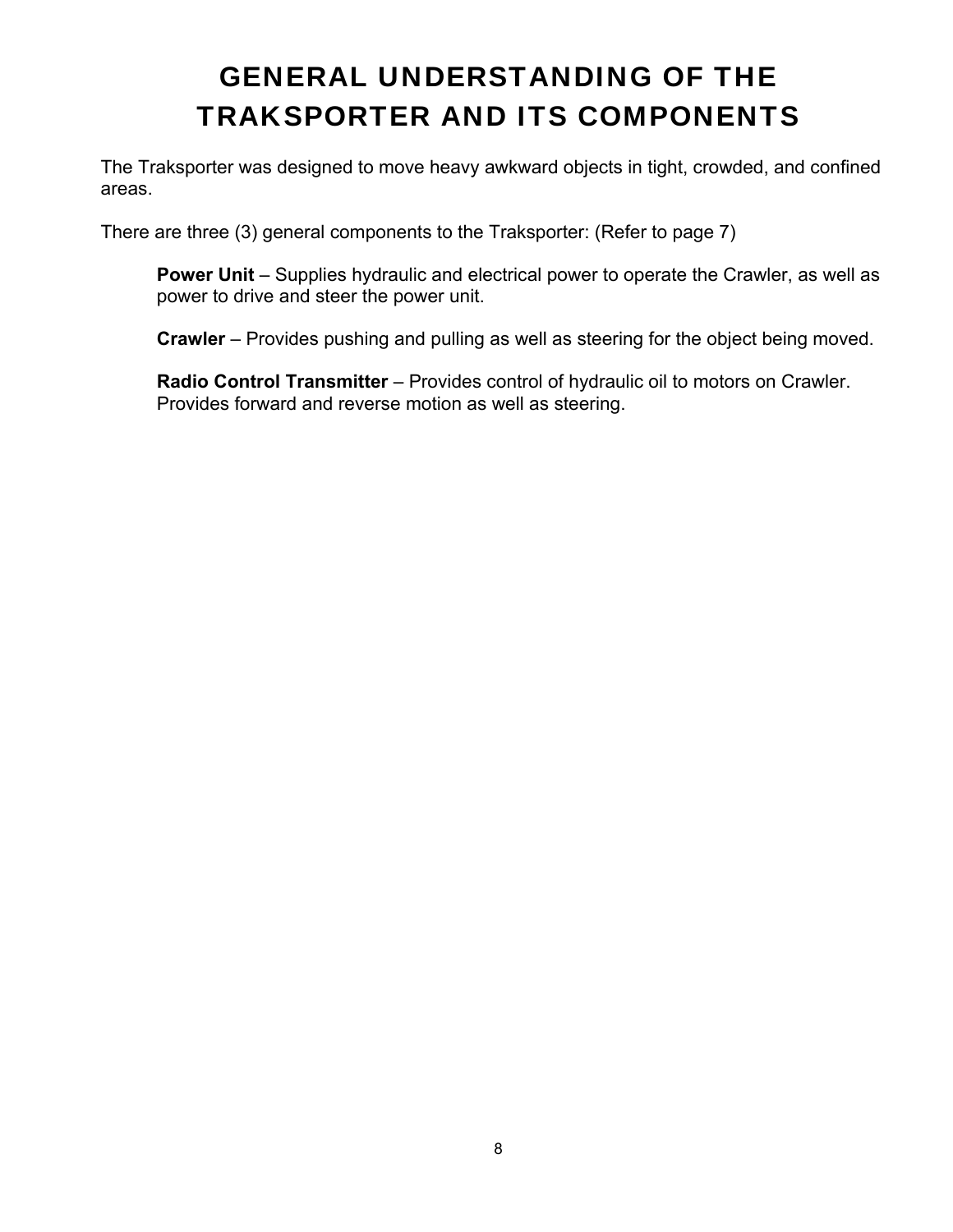## GENERAL GUIDELINES FOR USE (DO'S AND DON'TS)

- 1. **Always** use safe rigging practices.
- 2. The Crawler is designed to operate on a flat, horizontal concrete surface or steel plate sufficient to support the Crawler and the load being carried. Always try and maintain 100% contact between all of the track pads and the floor surface.
- 3. **Always** "step up" or down concrete edge differences (using cut pieces of Masonite or shim steel) that are greater than 1/4" (6mm) to prevent damage to concrete, or Crawler, and to prolong track life. Understand that anytime you are traversing a step or void, you are losing contact area on some portion of the track pads and the floor surface, thus reducing the effective capacity of the Crawler.
- 4. **Always** clear a path for the Crawler by removing floor dust, dirt, and debris. This will increase track life by preventing debris from getting lodged into the track/drive system. Make certain that all anchor bolts and studs are cut flush with the floor surface, so there is sufficient clearance for the Crawler (and to avoid "bottoming out" the Crawler). Severe track damage or hydraulic motor damage can occur.
- 5. Machine is designed for indoor use and storage. Always protect against outdoor conditions such as rain, snow, extreme cold, road salt, etc. Always tarp during transit.
- 6. **Never** exceed the following capacities on the Crawler turntable:
	- 60,000 lb (267kN) on an extremely flat surface (100% contact between floor and all track pads).
	- 40,000 lb (178 kN) or less with at least 70% contact between the floor surface and all track pads).
- 7. **Never** attempt to take an object up or down a 1/8" (3mm) per linear foot (or greater) slope.
- 8. **Always** use the supplied sacrificial rubber pad between the Crawler turntable and the load point, unless the load is affixed to the turntable in some other, semi-permanent, or mechanically fastened way (consult manufacturer if unsure).
- 9. **Never** load the Crawler in any location except the turntable. The turntable is located such that it will apply the load equally over all of the track pads, keeping the load distributed evenly and giving the user maximum Crawler load capacity.
- 10. **Always** keep hands/fingers/feet/personnel away from moving track parts or any moving parts on either the Crawler or the Power Unit.
- 11. **Do not ever** place personnel or yourself in any type of a "pinch point" situation with respect to the object being moved. Prior to lifting or moving, make sure all personnel are kept a safe distance from the object being transported. Better yet, cone off the entire area around the move area so un-knowing personnel do not wander into the vicinity of the object being moved.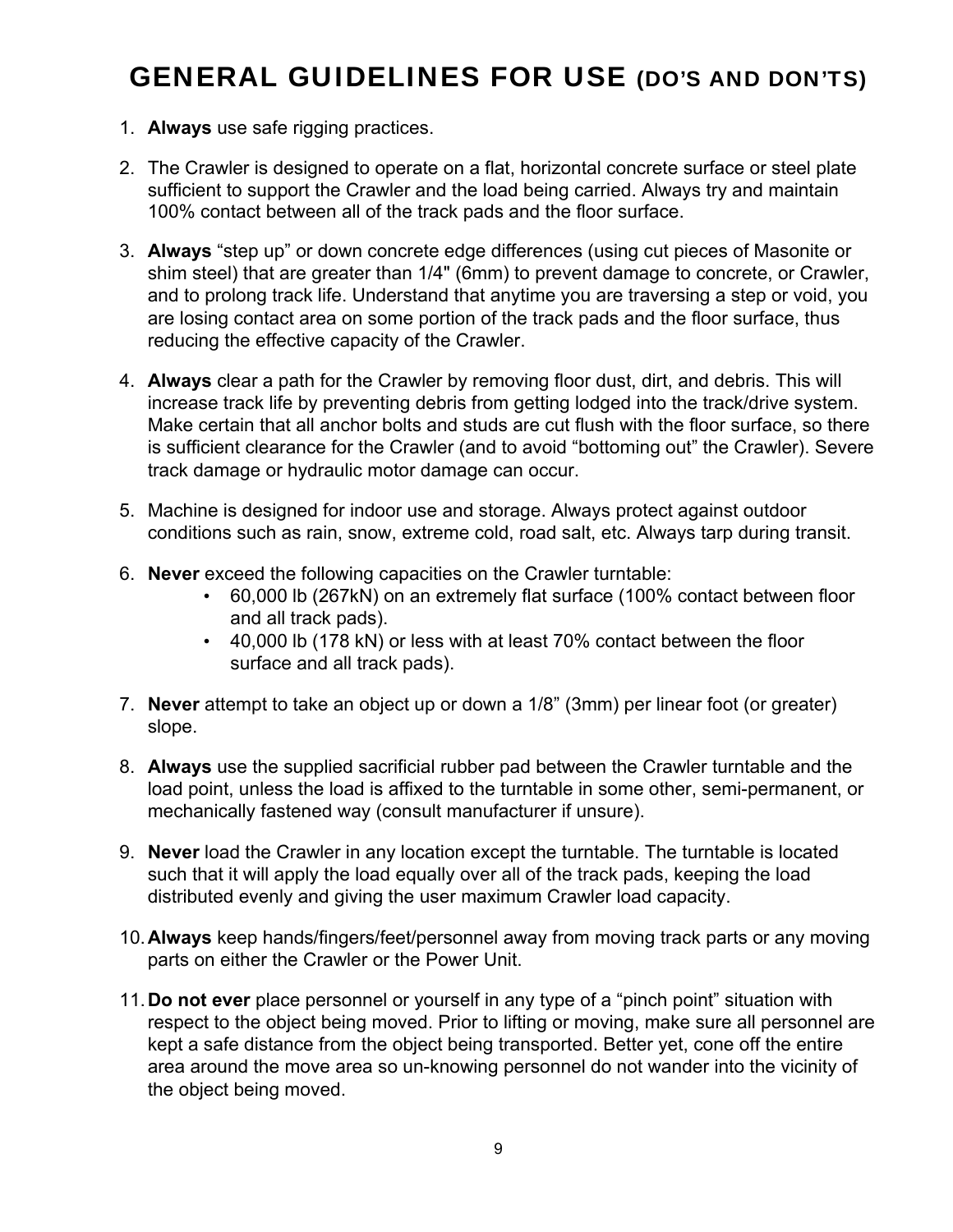## RIDING SURFACE AND SUPPORT

Always inspect the concrete or surface to be traveled on for condition, hardness, and subsupport. Ensure there are no basements, tunnels, or voids under slab that may not adequately support the load being moved. If there is any doubt, contact a structural engineering to analyze the strength of the floor prior to moving.

At the maximum allowable load (60,000 lb), the crawler will exert a pressure of approximately 760psi on the ground bearing surface. If the actual load is below the maximum, a load coefficient  $(L<sub>c</sub>)$  can be used to determine the approximate contact pressure (p).

| Load Coefficient, | Actual Load           |
|-------------------|-----------------------|
|                   | $L_c$<br>60,000 lb    |
| Contact Pressure, | $p = L_c(760\pi s i)$ |

An example calculation using an actual load of 30,000 lb:

 $L_c =$ 30,000 lb  $\frac{60,000 \text{ lb}}{60,000 \text{ lb}} = 0.50$  $p = 0.50(760\pi) = 380\pi$ 

It is the user's responsibility to ensure the riding surface is adequate to handle the pressure which is generated between the crawler tracks and riding surface. Failure to do so may result in damage to the riding surface. If necessary, steel plate can be laid over a concrete surface to aid in dispersing the load to a greater area.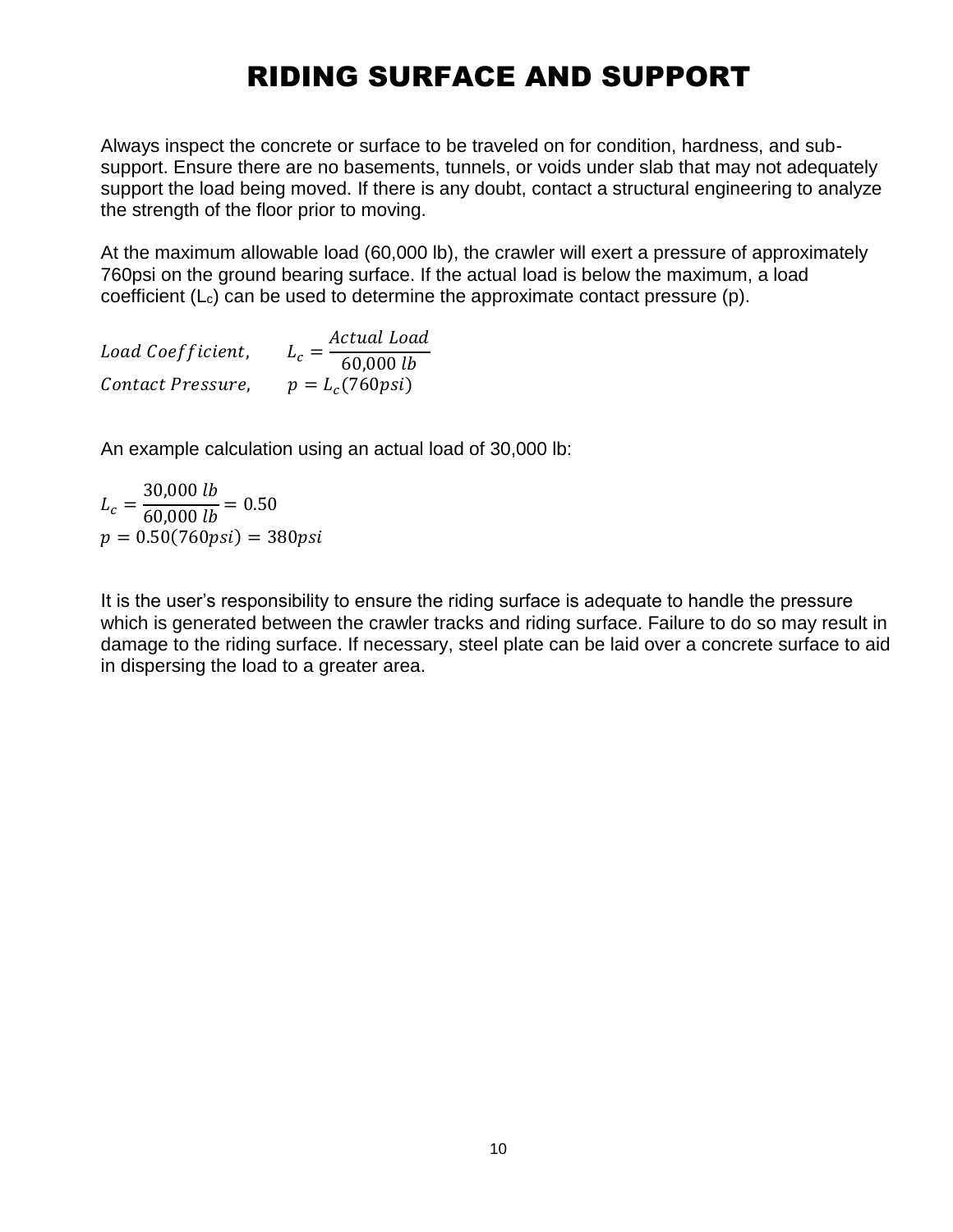#### STARTING THE POWER UNIT AND DAILY INSPECTION

**WARNING!** Do not attempt to operate this machine without first reading and understanding this manual and/or receiving training from a qualified manufacturer representative. Serious injury, death, and/or extensive damage may result.

Daily inspection of both the Power Unit and Crawler should be performed to look for obvious problems such as leaks, cracks, loose or missing bolts, etc. Periodically check the engine oil, engine coolant level and hydraulic oil reservoir to assure all are at proper levels. The Crawler should be tilted up and the tracks/drive motors/hydraulic lines visibly inspected before each move to make sure there are no leaks/damage to the Crawler. Check the "umbilical cord" between the Power unit & Crawler carefully for tears in the scuff cover and/or leaks in the flow/return hydraulic lines.

Become familiar with all controls before starting the machine, especially how to shut the machine down in an emergency. There are two ways to shut the machine down in the event of an emergency: one is to use the E-stop button located on the side of the remote control transmitter, and two is to turn the key- switch on the right armrest of the Power unit to the 'OFF' position.

To start the unit:

- 1. Make sure both throttle/idle control switches (one on the right armrest and one on the radio transmitter) are in the low idle position. The hydraulic pump unload switch should be in the off position.
- 2. Push the spring loaded power switch toward ON position and release. A red flashing indicator light will be illuminated.
- 3. Cycle the E-stop button within 5 seconds of turning on. To do this, push E-stop button in; while pushing the button in, simultaneously twist the button clockwise to set the Estop. The red indicator light will go out and a yellow signal light will appear. You should hear a mechanical "click" when this happens.
- 4. Once the red indicator light has turned to yellow, the transmitter is set and the Power unit can be started. To start the unit, turn the key-switch clockwise and crank the engine until the engine starts (make sure your propane tank valve is open). Do not crank the engine for more than 10 seconds continuously or you could damage the starter motor.
- 5. Once running, the engine can be switched to high idle from either switch (remote or armrest) but only one switch will control idle at a time. **NEVER** cycle high idle switch ON/OFF more than 2 times in a 10 second period. Slow blow fuse will blow if these instructions are not followed.
- 6. With the hydraulic pump switch turned off, the engine will start easier and with less back pressure from the hydraulic pump.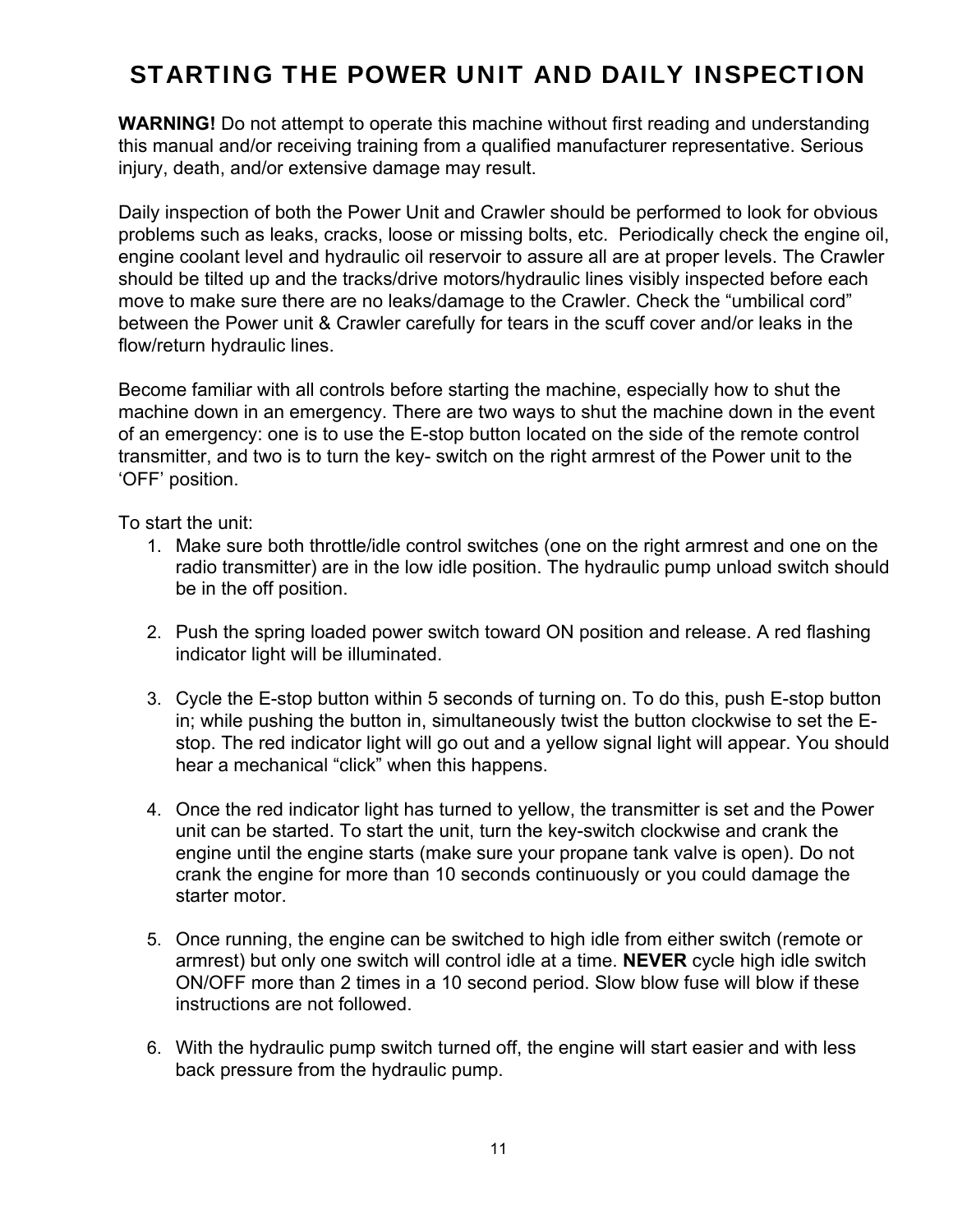- 7. After starting the engine, switch the pump to 'ON' and the gauge on the left armrest will show system pressure. The pressure can be adjusted with the black adjustment knob next to the gauge.
- 8. Maximum system pressure is 2400 psi (165 bar). You should typically start at 800 psi (55 bar) and then increase in small increments if you need more torque. Always turn the knob slowly and make small incremental changes to increase torque.

**IMPORTANT!** Always turn the pump off (unload) when you are not actively using either the Crawler or the Power unit. This will keep the pump from "dumping" the oil back to reservoir, which will tend to overheat the hydraulic oil.

**NOTE:** The controller has a "sleep" mode feature. After a period of inactivity, the unit will turn itself off and will need to be re-activated (see #2 & #3 above).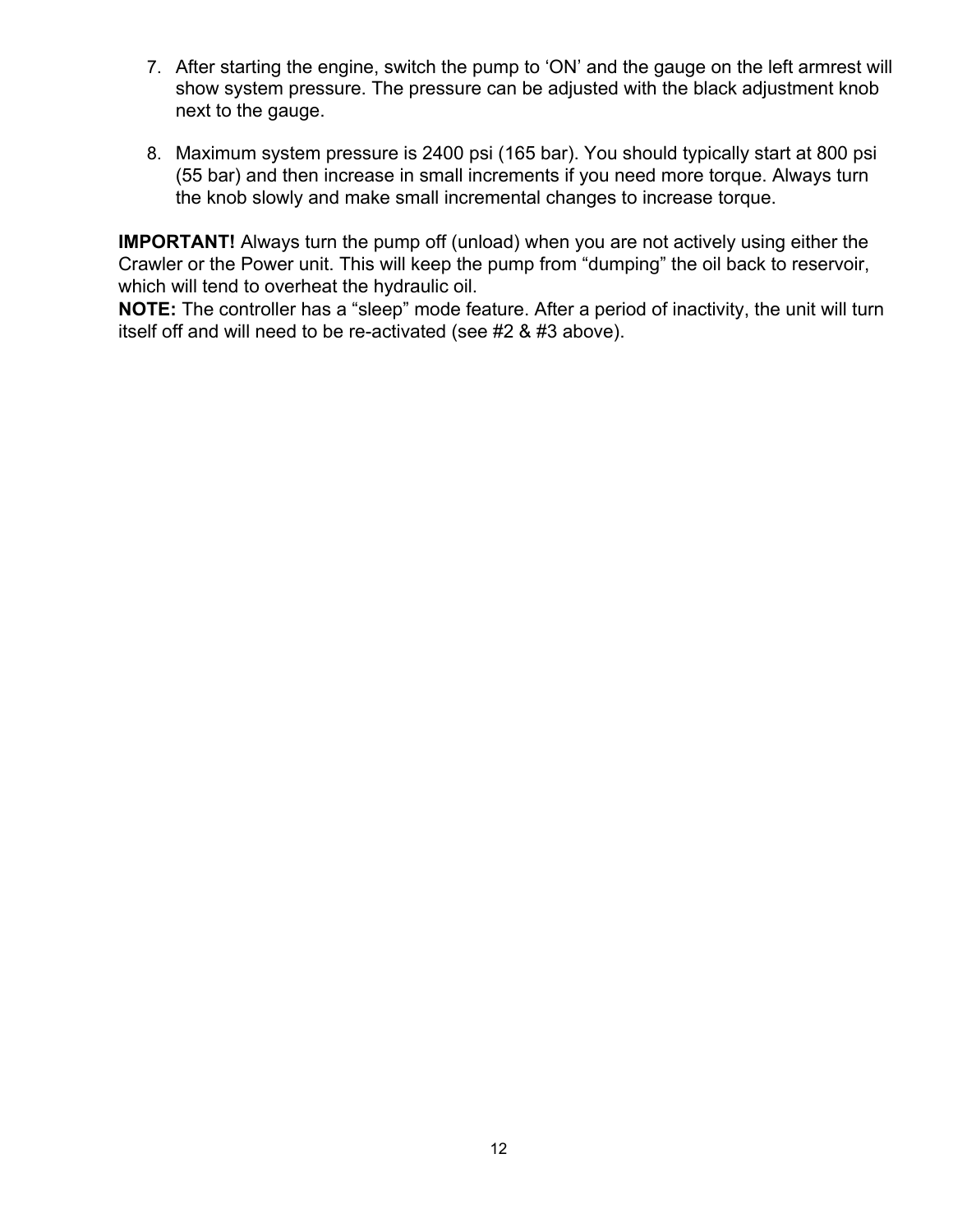# GUIDELINES FOR MOVING AN OBJECT WITH THE **TRAKSPORTER**

- 1. Inspect the object being moved. Determine the center of gravity in all directions of the object being moved so you can balance the load properly. Become familiar with frame members and how to support a load on three (3) points. Always try and choose a load point that is rigid and will not flex while moving. Know the total weight of the object, how much weight will be placed onto the Crawler, and how much will be on the rollers. Always try to place the load equally between the Crawler and rollers (i.e., ½ of the load onto the Crawler turntable and ½ of the load onto the other two rollers). If more traction is needed for the Crawler, then offset the load so that the Crawler has slightly more than  $\frac{1}{2}$  of the load on it (this will also reduce the rolling resistance of the free-spinning rollers at the other 2 load points).
- 2. Once the object is safely placed on the Crawler and rollers, ease the joysticks in the direction you want to travel. The control joysticks are proportional in function – small movements on the joysticks translate to small/slow movements on each respective Crawler track. Do not make sudden movements as the Crawler needs to create the momentum to move the object (as well as slow the momentum to stop the object). Sudden movement can dislodge the Crawler from under the object, dropping the load and may cause severe damage.
- 3. Start with the hydraulic pressure at 800 psi (55 bar) (ref. pressure gauge on left armrest). If turning the Crawler under the load is difficult or not working, increase pressure by 200 psi (13.8 bar) and try again. Always keep pressure as low as possible in order to achieve just enough turning/moving torque. The lower the pressure, the smoother the Crawler will operate. Lower pressure will also give an experienced user a better feel for how the load is moving (if the rollers become caught up on cracks, anchor-bolts, floor debris, etc.).
- 4. Know the path you will be taking the object. Mark out the path prior to the move with safety cones so all personnel working nearby understand that heavy equipment is being moved. Double check for height/width clearance, and floor condition (floor drains, trenches, or obstructions protruding from the floor). Make sure the object being moved will not shift during transport. The Crawler and its hydraulic motors are operating very close to the floor surface. Crossing through a trench drain or striking an anchor bolt may "bottom out" the Crawler and may result in track or motor damage.
- 5. Always use a spotter on the opposite end of the object to watch the rollers and to assure enough clearance. The Spotter should be aware of tail swing.
- 6. When placing the Crawler under an object, ensure that you will have sufficient umbilical hose slack between the Power unit and the Crawler. Whenever possible, try and minimize hose dragging and/or having the hose slide either in the load path or under the load.
- 7. **IMPORTANT:** Never allow umbilical hoses to tighten between Crawler and power unit!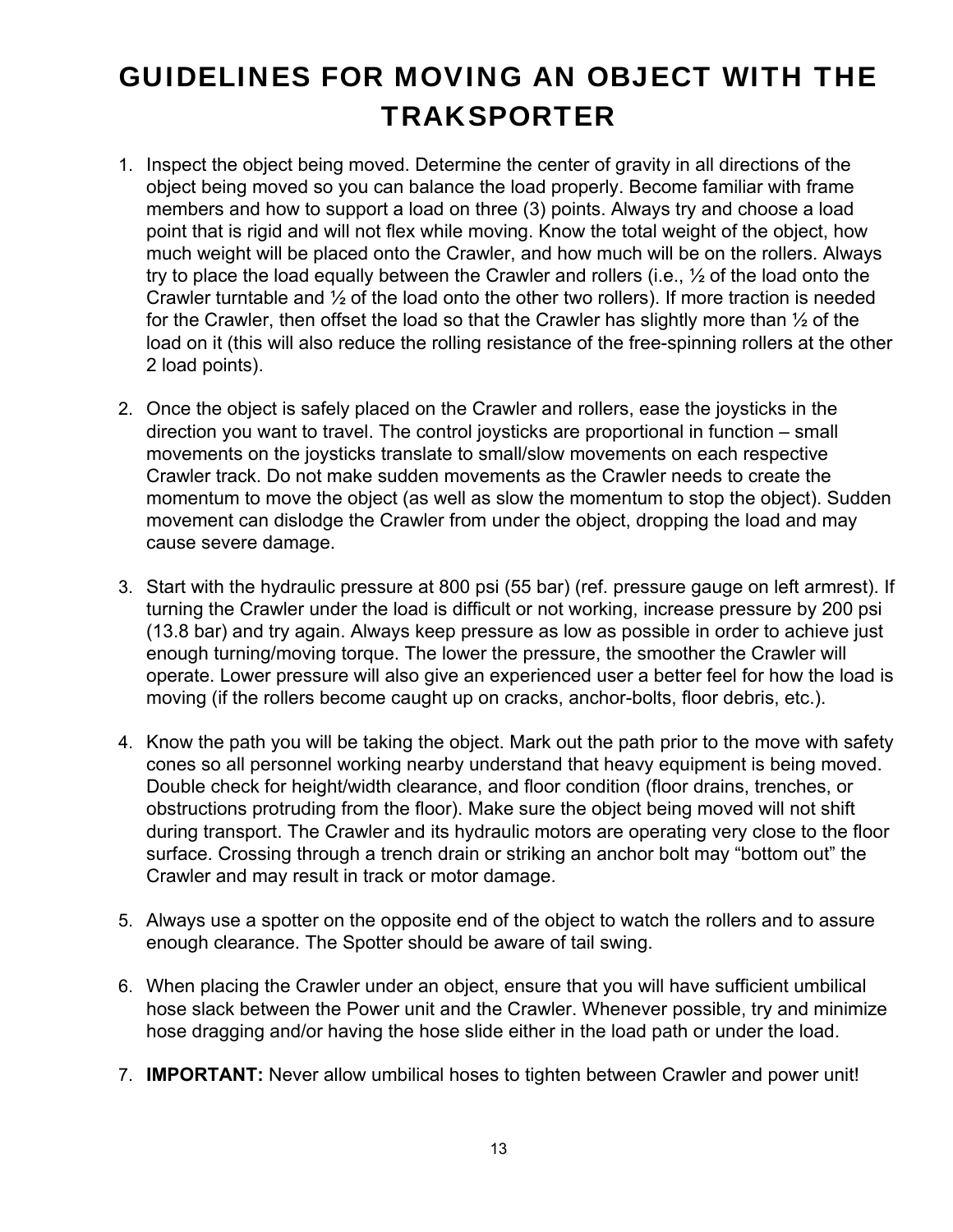- 8. Make sure that the object being moved is placed on the center of the turntable, keeping the weight distributed evenly between the tracks. Use the sacrificial rubber pads supplied with the unit between the top of the turntable and the load point. This allows maximum point load contact between the Crawler and the load point and will also allow the Crawler to articulate over any small steps or uneven floor changes.
- 9. Watch the hydraulic oil temperature to ensure it does not exceed 140ºF (60ºC). Do not under any circumstance use the Traksporter if the hydraulic oil is in the overheated condition. Shut the unit down and let the oil cool down before using. (If this is a persistent problem, Hilman offers a hydraulic oil cooler option to keep the hydraulic oil temp under control).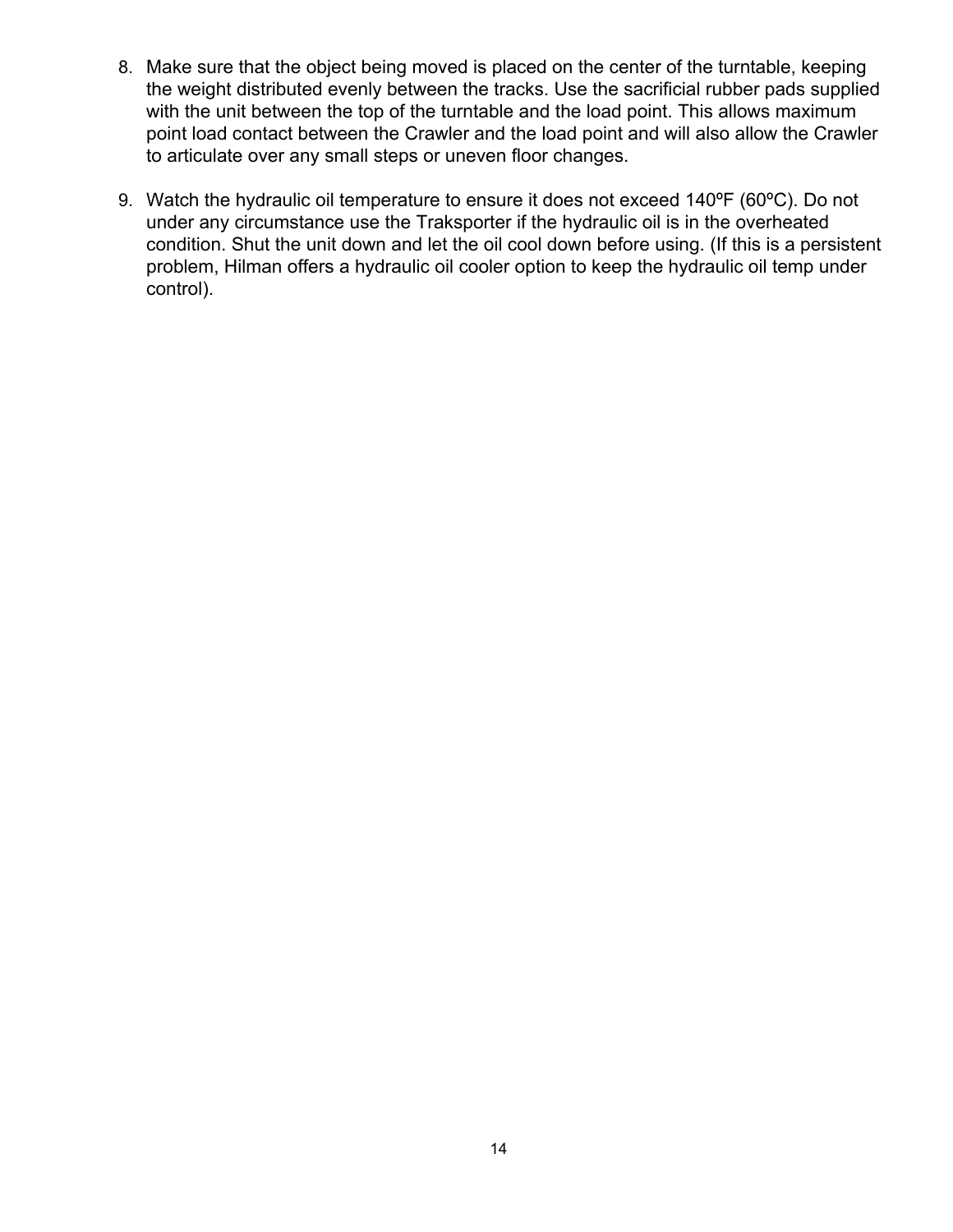## MAINTENANCE

| <b>Hydraulic Oil:</b>        | 35 gallons - Mobil DTE 25 or equivalent (name brand/high quality,<br>ISO 46 weight hydraulic oil).                                                                                                                                                                                                                                                                                                                                                                                                                                                                                                                                                                                                                                          |  |
|------------------------------|---------------------------------------------------------------------------------------------------------------------------------------------------------------------------------------------------------------------------------------------------------------------------------------------------------------------------------------------------------------------------------------------------------------------------------------------------------------------------------------------------------------------------------------------------------------------------------------------------------------------------------------------------------------------------------------------------------------------------------------------|--|
| <b>Hydraulic Oil Filter:</b> | Hydac - 0095 MA 003 BN                                                                                                                                                                                                                                                                                                                                                                                                                                                                                                                                                                                                                                                                                                                      |  |
| <b>Maintenance Schedule:</b> | Engine as per enclosed pamphlet.                                                                                                                                                                                                                                                                                                                                                                                                                                                                                                                                                                                                                                                                                                            |  |
| <b>Hydraulic System:</b>     | Have hydraulic oil tested once a year or 500 hours, whichever<br>occurs sooner (right engine compartment door you will see a<br>SenDec engine hour meter.)<br>A 25" test sample hose is supplied.<br>Change oil accordingly to test analysis.<br>Change hydraulic filter every 500 hours or when sight gage on the<br>filter head changes from green to red.                                                                                                                                                                                                                                                                                                                                                                                |  |
| Crawler:                     | Clean and inspect tracks every 10 hours, more often in harsh<br>conditions or if used frequently. Lubricate tracks pads, rollers and<br>connecting bridge links with WD-40 or light hydraulic oil.<br>Every 20 hours, track "sag" should be measured to determine<br>whether the tracks have exceeded their maximum allowable<br>stretch (see picture on page 13). Track "sag" is measured from<br>the bottom center of the crawler as shown in the picture. Remove<br>the swivel turntable on the top of the crawler and screw in the<br>appropriate lifting hoist ring. You will need to lift the crawler from<br>this point enough so both tracks are naturally sagging (and high<br>enough so the measurement can be taken accurately). |  |
|                              | Track sag with new or newly re-built tracks should be<br>approximately .875" when taken from the bottom center as per the<br>picture. Once track sag reaches or exceeds 1.5", the tracks<br>should be removed from the crawler and replaced or re-built. You<br>will risk damage to the internal components of the crawler if you<br>operate the crawler with excessively stretched tracks. Contact<br>Hilman for assistance on how to remove tracks from the crawler.<br>Excessively stretched tracks can be shipped back to Hilman to be<br>rebuilt.                                                                                                                                                                                      |  |